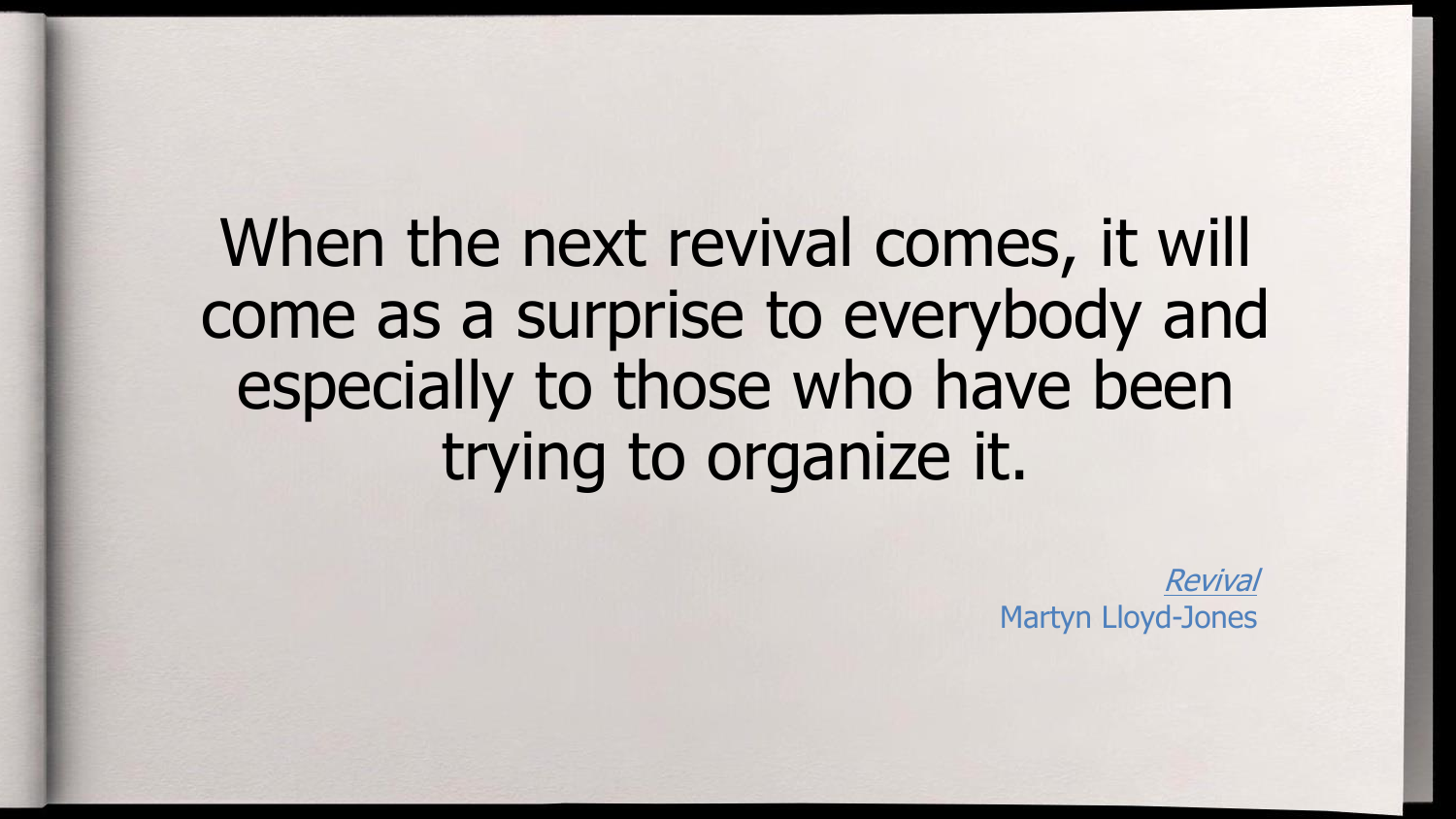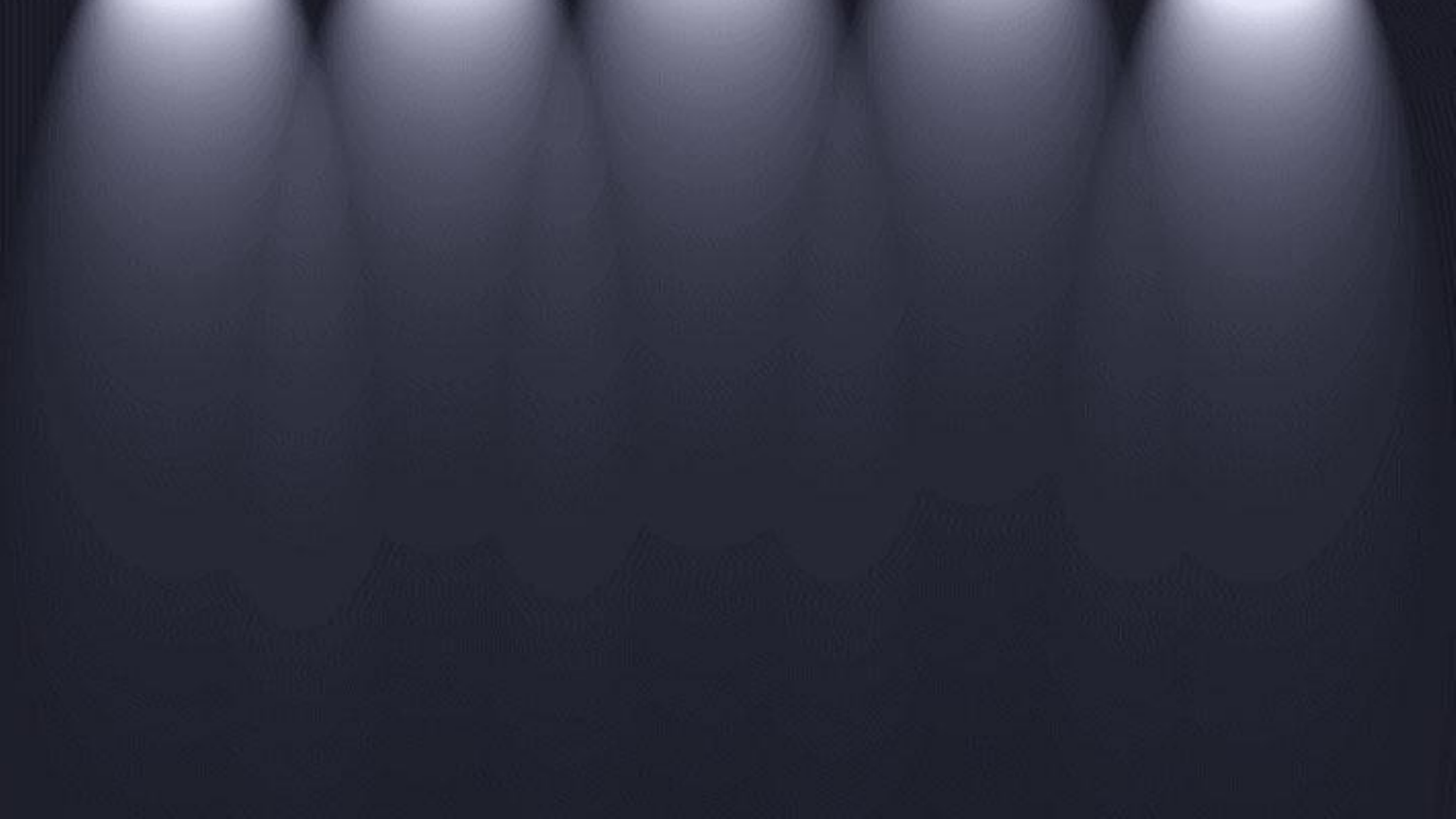Pentecost came with the sound of a mighty rushing wind, a violent blast from heaven. Heaven has not exhausted its blast, but our danger is we are getting frightened of them.

Smith Wigglesworth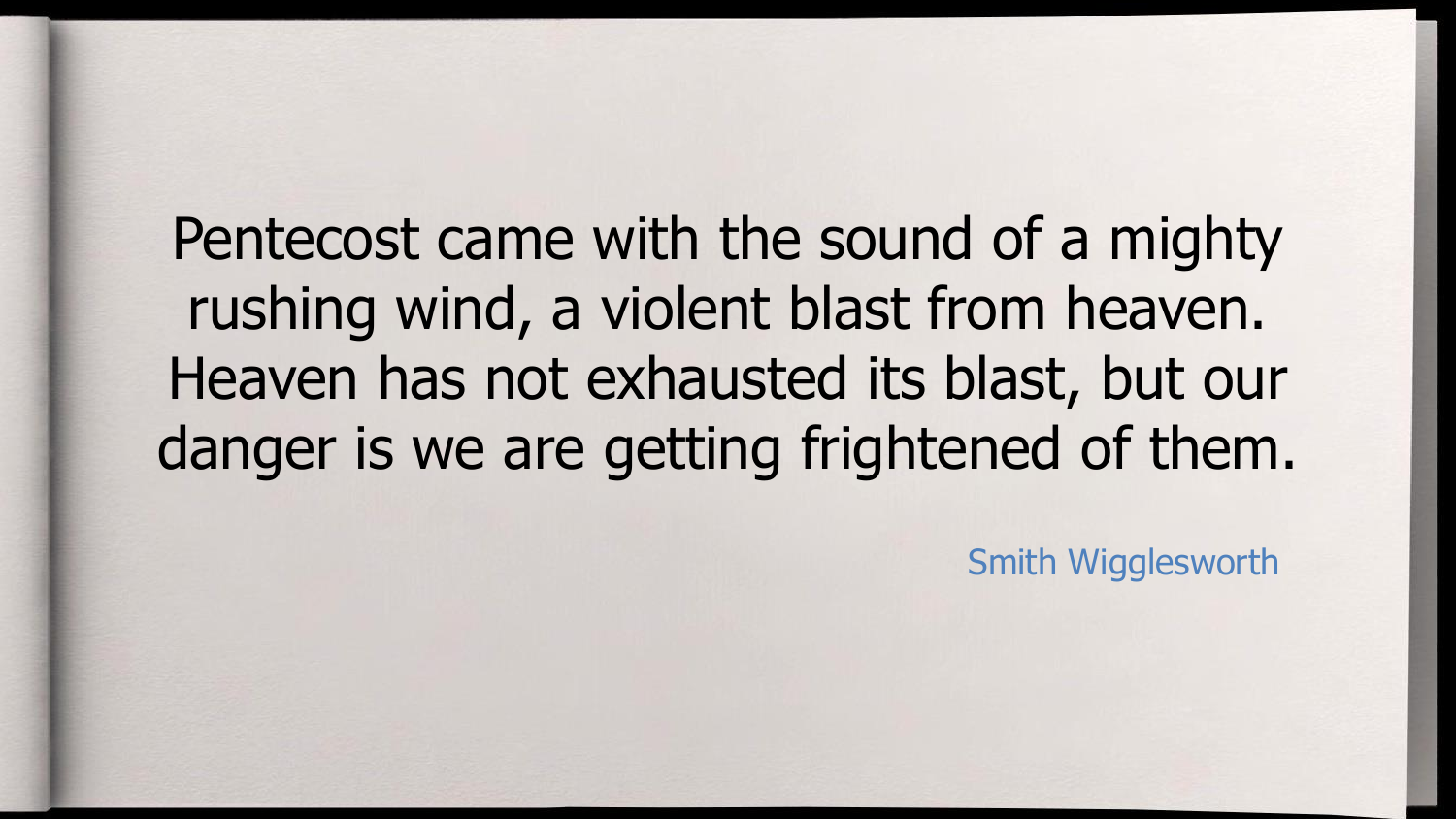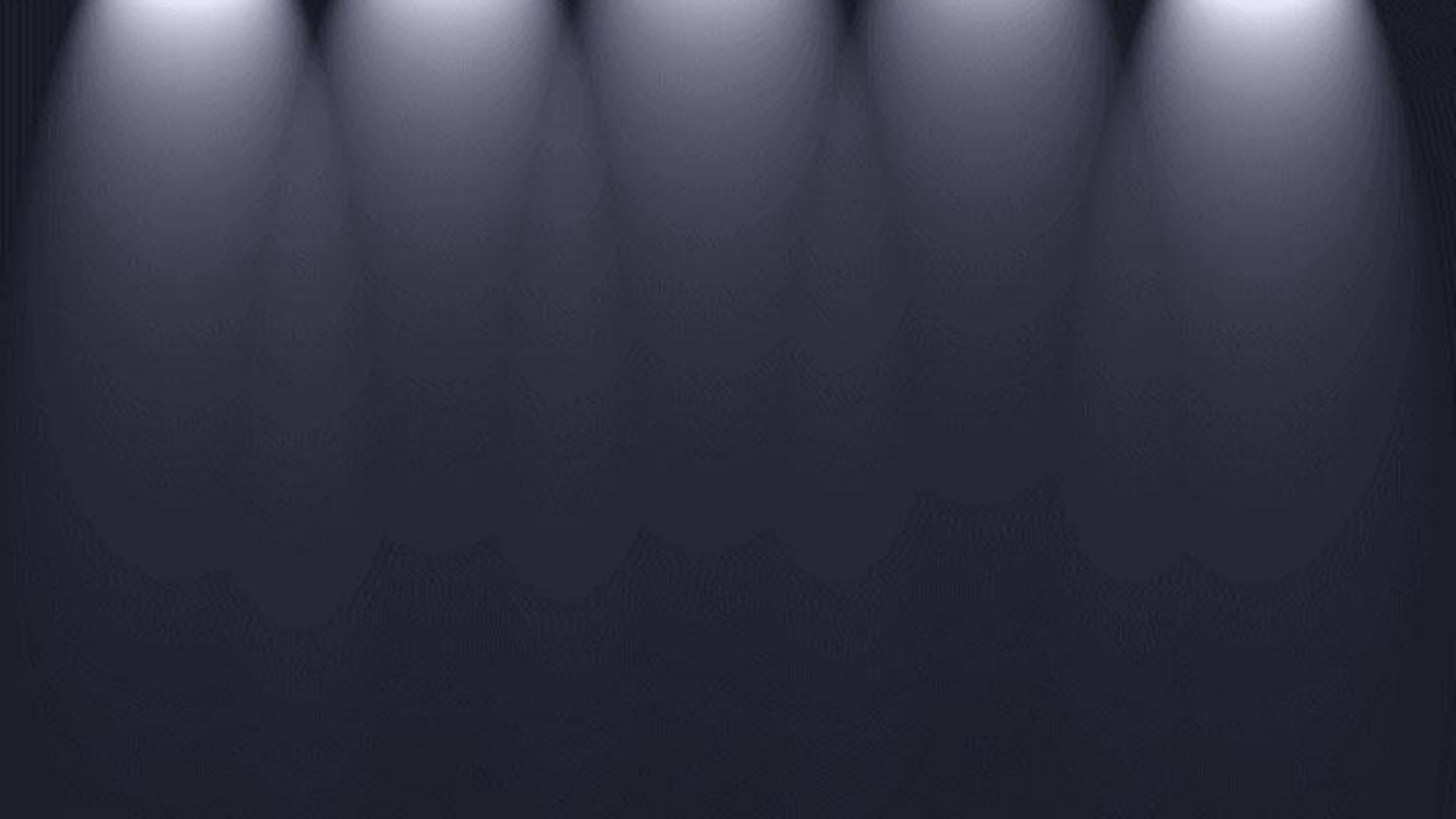Right now, in the church, I believe we are seeing evidence of the Spirit brooding as we witness an increased intensity in praise and worship, interest in prayer, and fervency for outreach and service. These are signs that the Holy Spirit is moving among us.

> **Accessing the Greater Glory** Larry Sparks & Ana Werner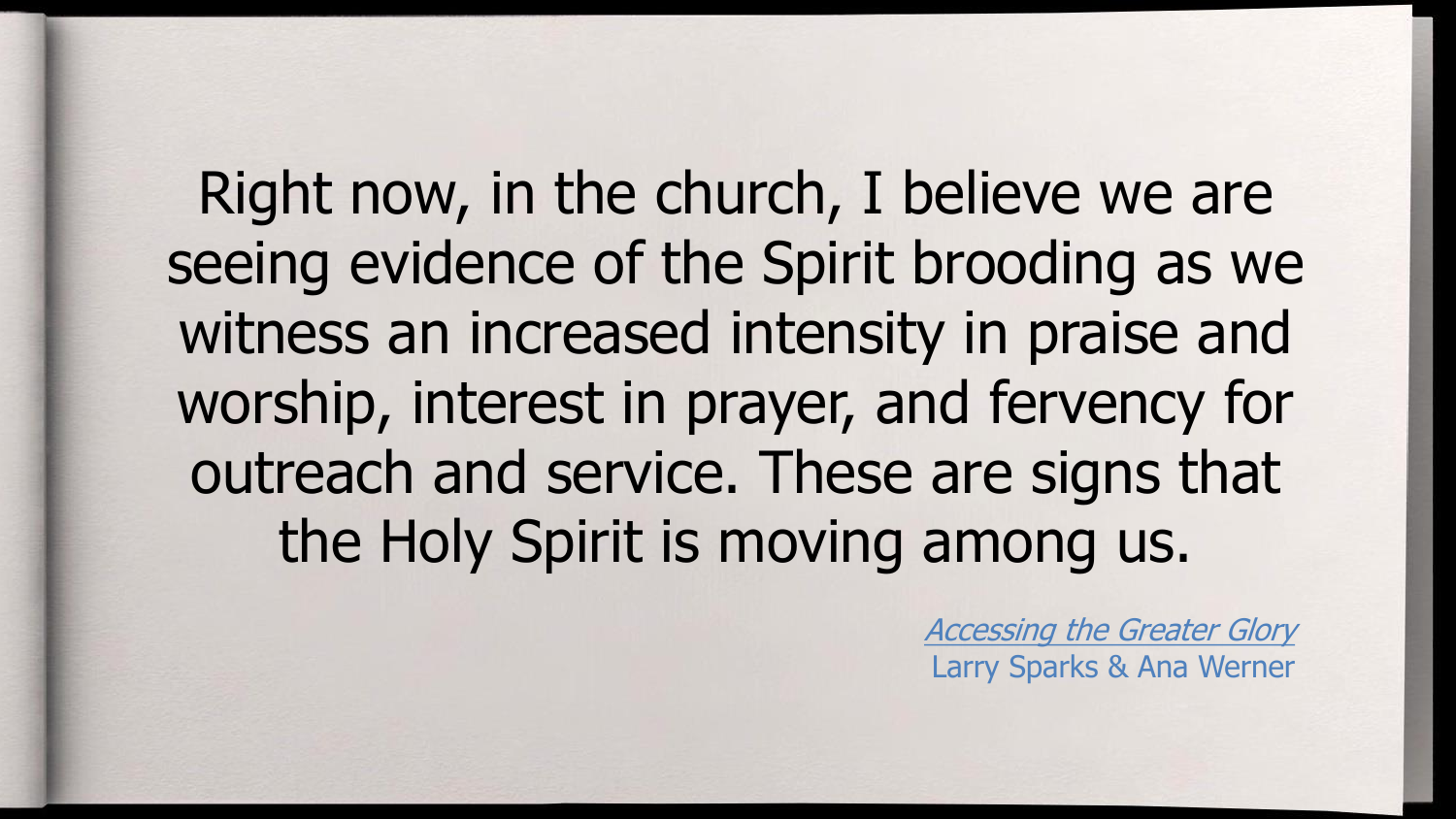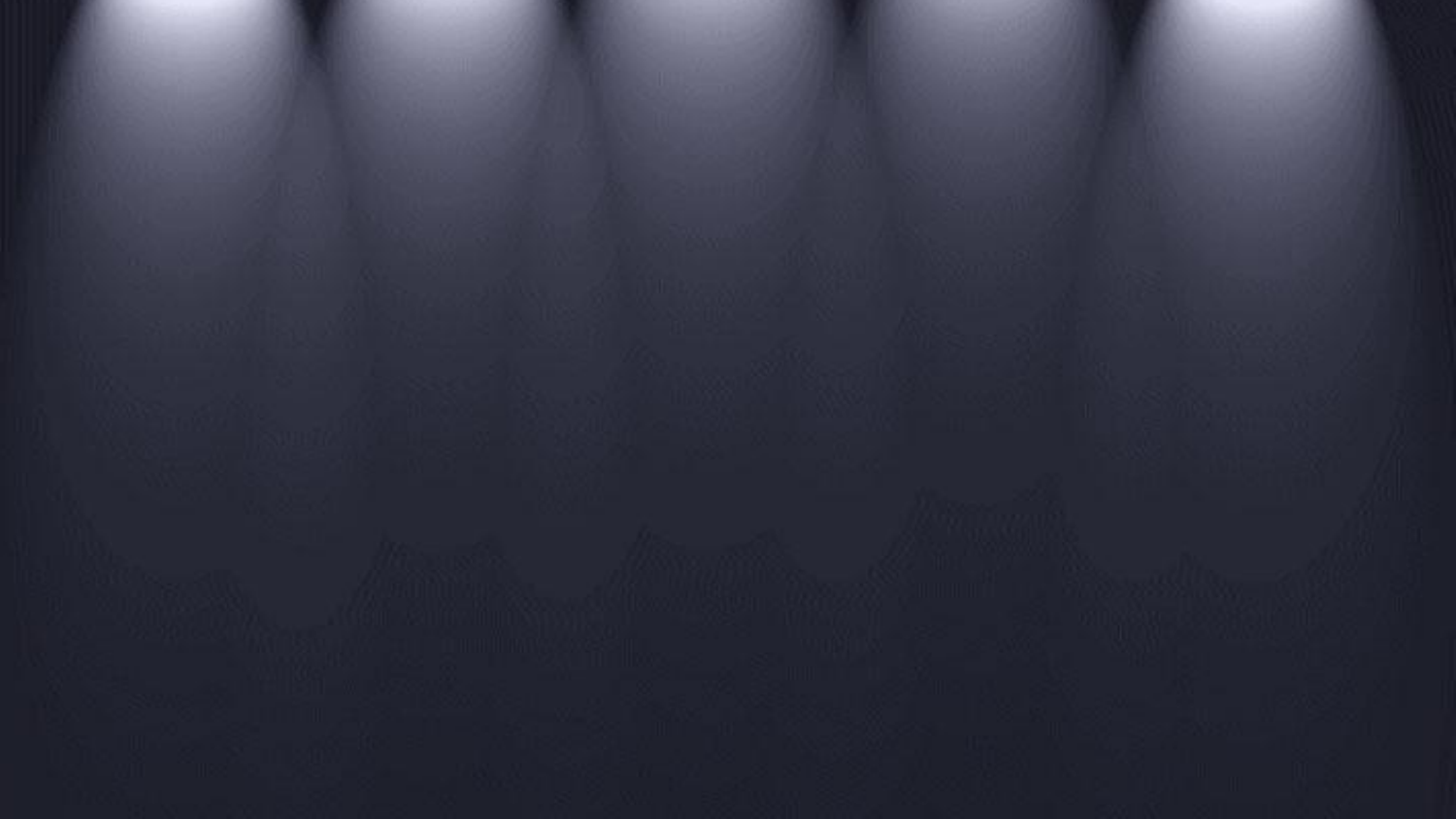Every great move of God since Pentecost was met with controversy. When we enter into greater realms of His glory and presence, it challenges our control. The greater glory of God we experience, the less control we have. The less control we have, the more submitted and surrendered we are to Him.

> Accessing the Greater Glory Larry Sparks & Ana Werner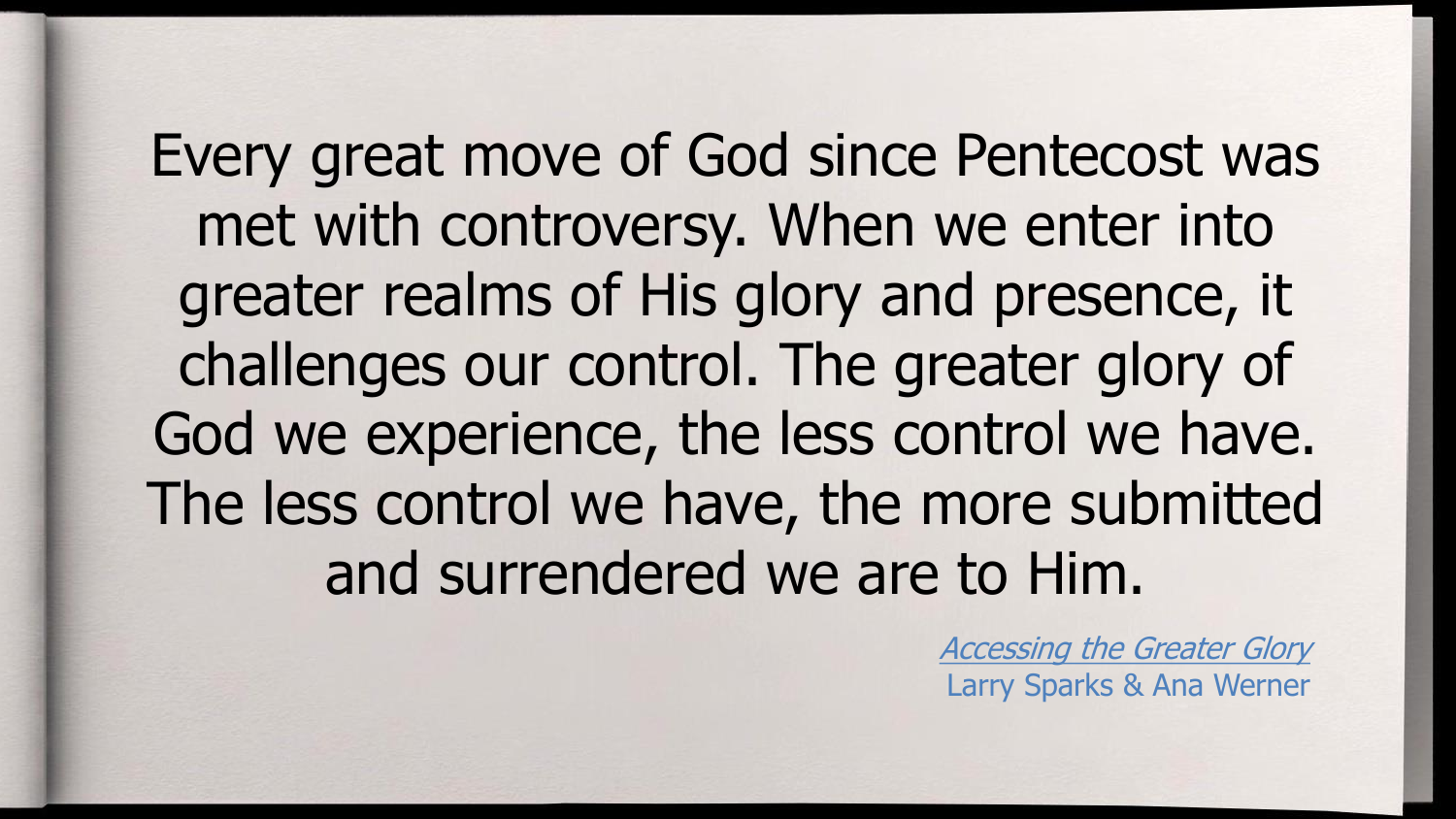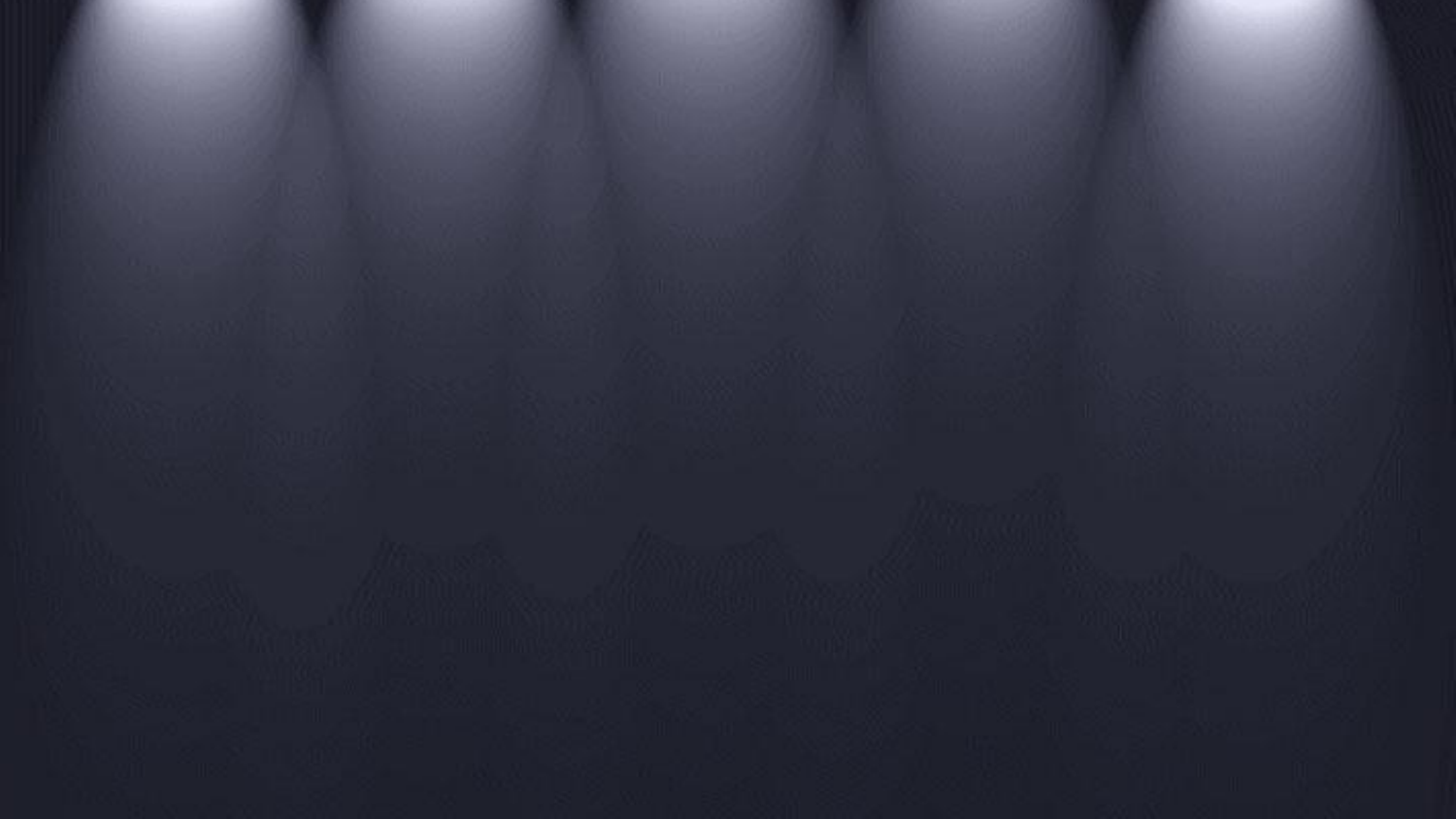The move of God is a sacred and holy thing; we have no right to touch it or steady it. Rather, we need to take our cues from the Holy Spirit, submitting to His every step. The degree to which we embrace this protocol will be the degree that we see the greater glory flowing out of the people of God.

> Accessing the Greater Glory Larry Sparks & Ana Werner